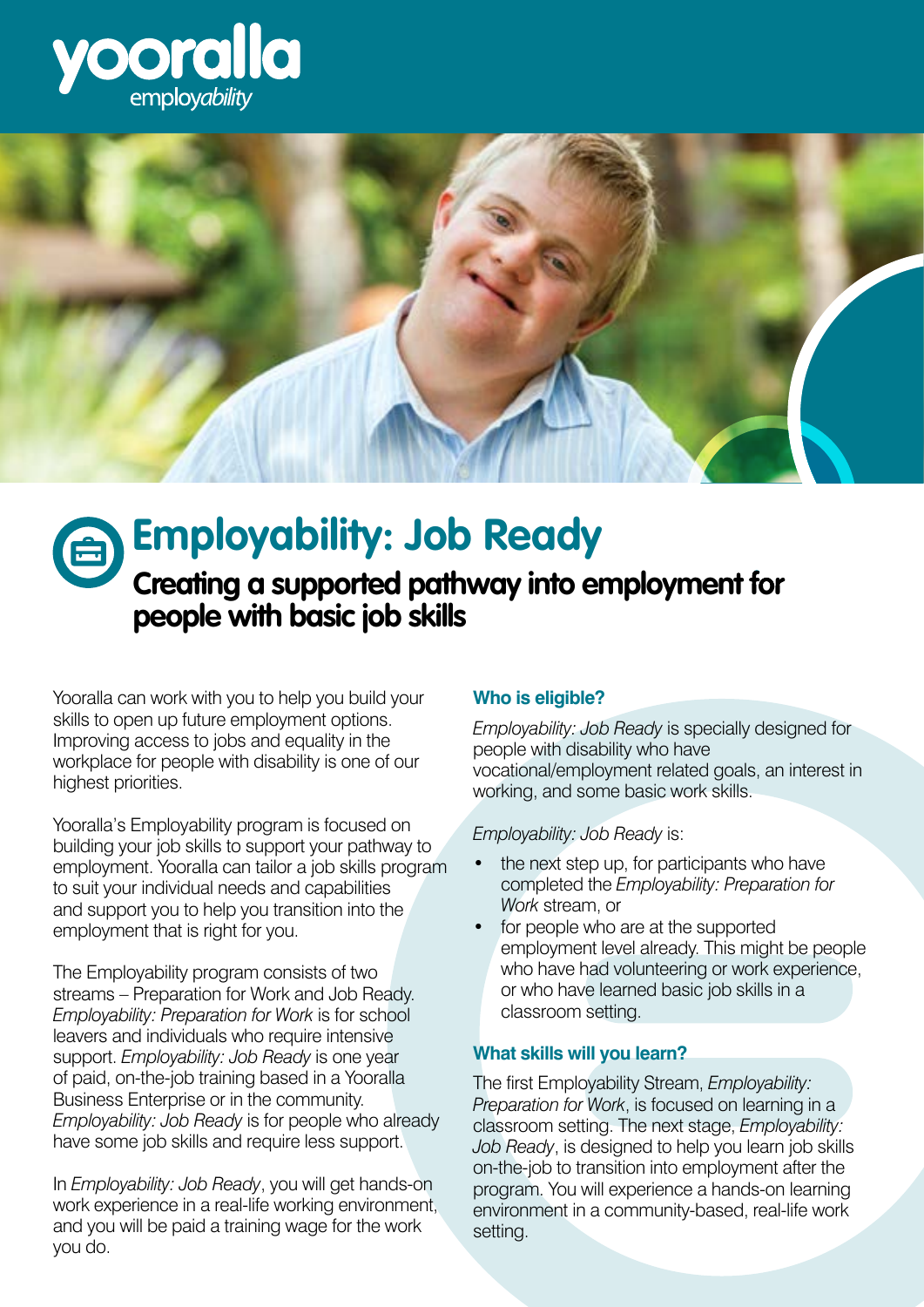

*Employability: Job Ready* focuses on further developing your existing work skills in a real working environment, including:

- life and employment goal setting
- literacy and numeracy
- job matching and selection
- domestic activities and independent living, to fit in with your working life
- budgeting and money management
- physical health and wellbeing
- travel training to get to work
- communication
- working unsupervised, and
- team work.

Assessments will be based on your competency in the above areas, as demonstrated on-the-job. Your progress will be monitored throughout the program, to ensure you are reaching your milestones.

## **Types of supported employment**

Yooralla will work with you to explore the types of work you are interested in, and what work will help you to reach your employment goals.

The type of work you do is flexible, depending on your interests and needs, but might be in areas such as:

- catering
- manufacturing
- gardening
- warehousing
- maintenance, and
- cleaning.

Work in the *Employability: Job Ready* program may be in the community or in a Yooralla Business Enterprise. Yooralla has Business Enterprises in metropolitan Melbourne, Shepparton/Mooroopna and in the Hume Region, where you can gain rewarding experience in a range of areas to suit your needs and interests.

## **Anthony's story**

Anthony's journey into employment began with work experience in a supported employment role at a Yooralla Business Enterprise in Seymour. His tasks included manufacturing garden stakes, labelling wine and many other practical tasks.

Since his initial work experience, Anthony has been gainfully employed at the local meatworks in Seymour, in an open employment position.

To build his job skills, Anthony received training in all aspects of Occupational Health and Safety, as well as how to work as a team, dressing appropriately for the workplace, how to raise a complaint, phoning in if unable to attend on rostered days, even how to obtain a medical certificate – all requirements of any workplace.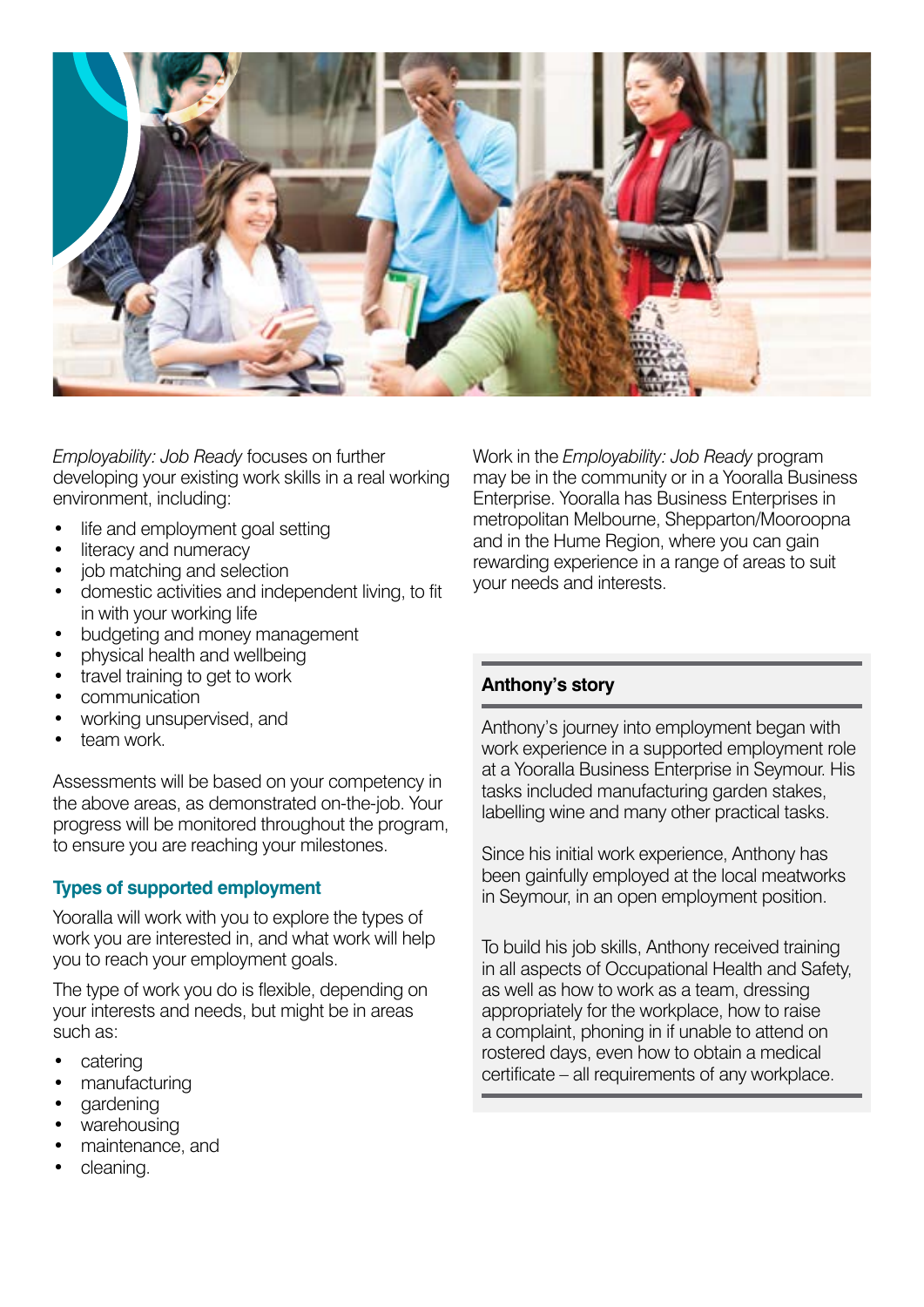



## **What's next?**

After completing *Employability: Job Ready*, you will have reached the end of Yooralla's Employability Program. Then, you may want support to move into 'open employment' – that is, a job just like everyone else in the community, where you no longer need support to do your job.

Wherever you choose to start and finish your pathway to employment, Yooralla will support you to achieve your employment goals.

#### **What funding do you need to participate?**

Participation in *Employability: Job Ready* may be funded in your National Disability Insurance Scheme (NDIS) plan, if:

- you are an eligible person in an area transitioning to the NDIS
- your NDIS plan has identified employment related goals.

If the NDIS has not yet come to the area you live, your participation in the program may be funded via Department of Health and Human Services funding, via a Department of Social Services (Supported Employment funding) position, or via a fee for service arrangement.

#### **When does the program run?**

You can apply for *Employability: Job Ready* at any time if you are eligible. You can participate in the *Employability: Job Ready* stream for up to 12-months. If you satisfactorily complete all on-thejob modules, and you can demonstrate your ability to work in a real-life work setting, you can exit the program early.

The program will run between 15-18 hours per week for 48 weeks of each year. Program dates and times will depend on location.

#### **Why choose Yooralla?**

- Yooralla is a disability specialist.
- We know the NDIS we have been supporting participants from the beginning of the NDIS.
- We have a wide range of services tailored to support people with disability of all ages and needs.
- We have been providing supports to people with disability since 1918.
- We provide specialist supports for people with high and complex needs, and we are specialists in children's early intervention supports.
- We seek to provide the highest standards in quality, customer wellbeing and safeguards.

#### **Contact us**

To learn more about the Employability program and find out if you are eligible, please contact us.

**Phone: 03 9666 4500 Email: yooralla@yooralla.com.au** 

#### **www.yooralla.com.au**

**Yooralla is a registered NDIS provider.**



**Need language help?** Contact the Translating and Interpreting Service (TIS) on 13 14 50

**Follow us:**



The information contained in this fact sheet is correct as at September 2017. ABN 14 005 304 432 © Yooralla. EMPJBR040917